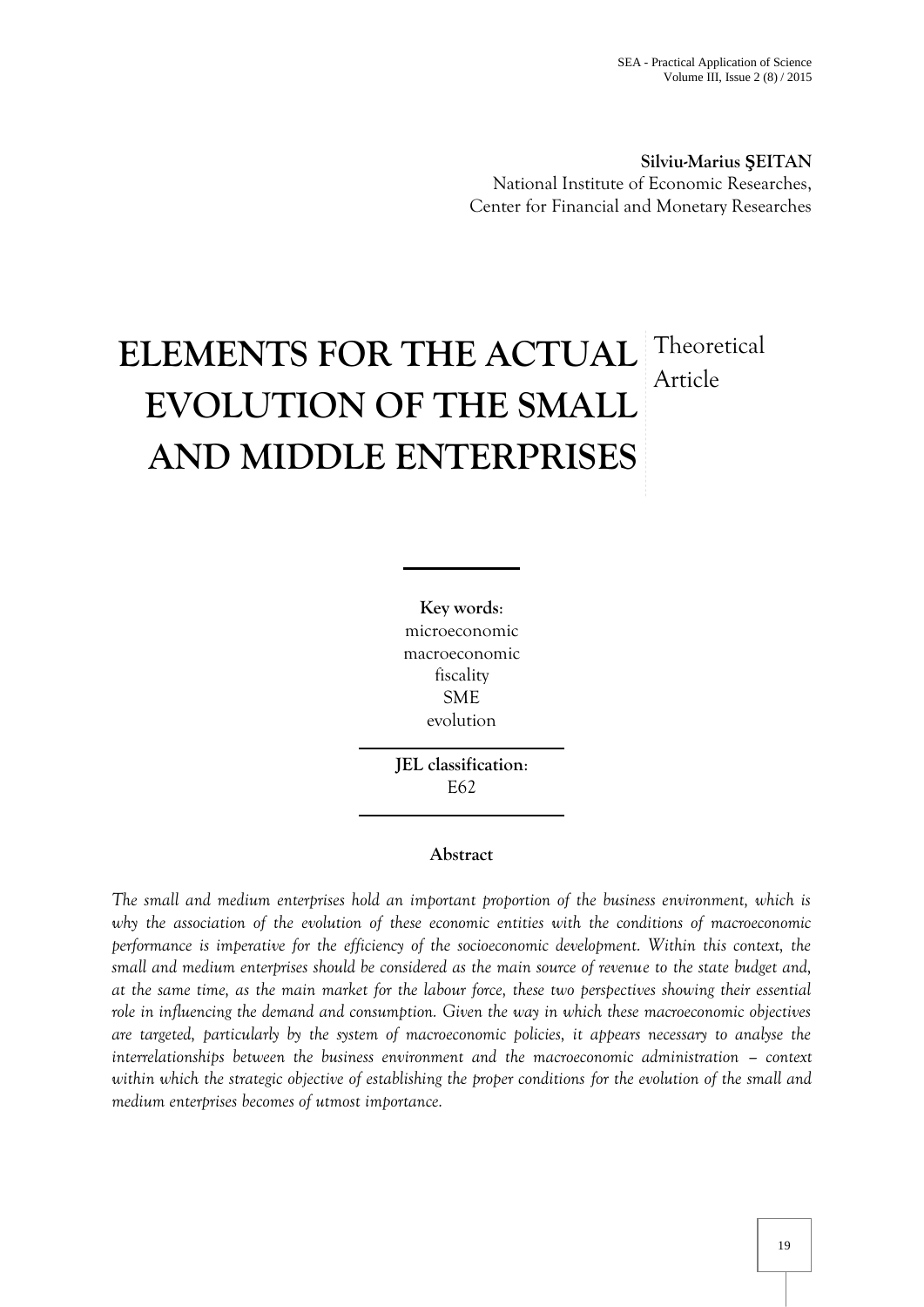#### **European administrative references**

The fiscal policy of the European Union consists of two components: direct taxation, which is the exclusive competency of the member states, and the indirect taxation, which influences the free circulation of the goods and the free provision of services. In respect of the direct taxation, the member states took measures to avoid tax evasion and double taxation. The fiscal policy aims to avoid distorting the competition between the member states on the domestic market because of the different levels and regimes of indirect taxation. Measures have been also taken to prevent the adverse effect of the fiscal competition when the companies transfer liquidities between the European Union member states.

# **Current problems of the SMEs in the field of fiscality**

#### **Generalities**

The Romanian small and medium enterprises have been confronted during the past several years by problems arising from the worldwide economic situation, which influenced substantially the domestic economic situation too, through the established mechanisms of reception and evolution of the economic shocks transmitted via the facilities provided during the recent years by the complexity and evolution of the international economic markets.

Compared to the other microeconomic institutional actors of the economic market, the SMEs can be treated as a special case, given their lower possibilities to ensure and maintain their economic and financial stability, particularly under conditions of the general risk of receiving economic shocks on the market – risk which affects, in a different manner, the market actors; within this context, the SMEs are in disadvantage, particularly in terms of the struggle for a share of the market, the leaders, the strong multinational companies, being favoured by their clearly better internal administrative capabilities.

This problem can be noticed, under the current circumstances, under various aspects, as it will be presented by this paper, with the purpose to evaluate a set of associated risks that may affect the national macroeconomic situation and to propose a set of solutions.

#### **Current problems of the SMEs**

Generically speaking, the current problems of the SMEs stem from the new state of things which developed after the accession of Romania to the European Union, which implicitly brought in a new posture for the Romanian economic actors, i.e. their participation on the single European market.

Unlike the precedent situation, participation on the domestic economic market – when the foreign trade was an option only for the companies which were considered to have the capacity to withstand the competition and rules of the foreign markets – in the current situation, when Romania is EU member state, the participation of the Romanian companies on the single European market is no longer an option. The problem that arises from here is both the high level of competition, and the stricter market rules that confront the Romanian companies – the bulk of this difficulty falling on the SMEs.

This problem is accompanied by a set of problems which are specific to the Romanian domestic economic market and to the national macroeconomic system – problems among which the increasing fiscality of the recent years is a further pressure, particularly under the conditions in which competing European companies of the same level have to deal with lower fiscality levels, which is a competitional disadvantage on the single European market for the Romanian companies, induced by the problems affecting the system of national macroeconomic policies.

For instance, the level of fiscality is much higher in Romania that in other EU member states, as shown in the table 1 acoording to the Annex.:

The analysis of the evolution of the number of active SMEs in Romania shows a gradual decrease of their number after 2008, after the accession of Romania to the European Union, which is evidence of the problems confronting the Romanian SMEs on the single European market (tables 2 and 3 mentioned in the Annex). Consequently, one of the main problems currently confronting the SMEs is created by the new conditions of the European market. This seems to be a problem common to all member states and, because it affects the economic systems of these states, it impacts on the European economy as a whole. Hence, legislative and administrative measures have been adopted in Europe, as follows:

- *The Lisbon Strategy and the preparation of the European states to adopt the Small Business Act*: one of the first key documents of small and medium enterprises (SME) policy, the European Small Business Act, was adopted by the EU member states in June 2000, during the General Business Council, as a consequence of acknowledging the importance of the small enterprises for the European economy; the Act has been adopted by the European Council of Feira, of June 19-20, 2000, being considered a key-document for the business policy, part of the European acquis in this field. It stipulates ten directions of action to stimulate the development of the small enterprises. During 2001-2005 interval, the European Commission presented annually during the meetings of the European Council, a report on the progresses of the member states and of the candidate countries in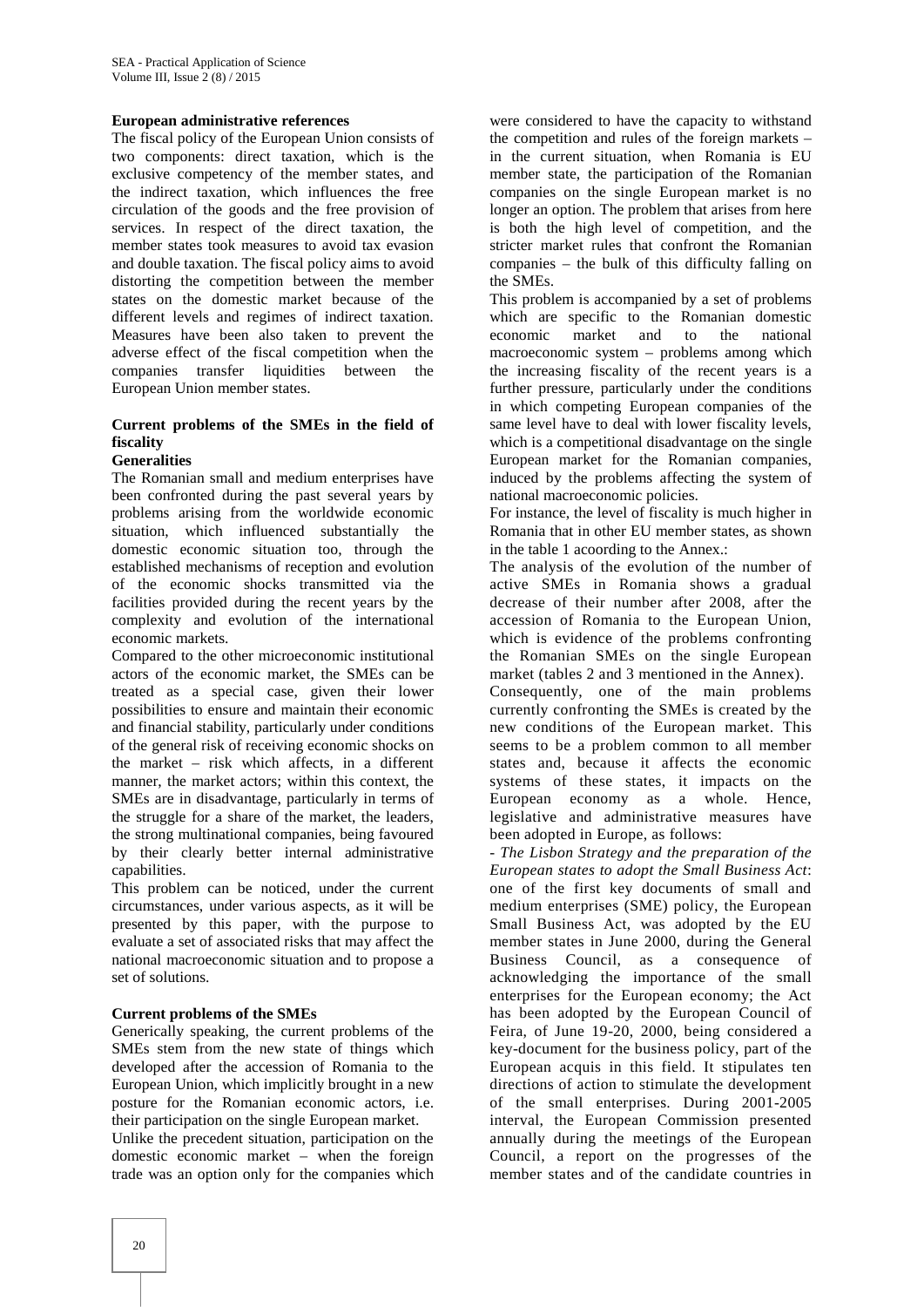terms of the directions of action stipulated by the Act. As of 2006, the European Commission replaced the report with the annual exercise of the exchange of good practices identified within the member states.

The first really decisive step taken for the improvement of the framework of activity of the small and medium enterprises in Europe was the Lisbon Strategy (LS), adopted in March 2000 by the heads of government and state reunited at the Lisbon European Council. Its aim was to transform the European Union by 2010 in the "most dynamic and competitive economy worldwide, based on knowledge, able of sustainable economic growth, creating new and better jobs and characterized by a higher social cohesion". The principles of the Lisbon Strategy are the basis for the efforts to reduce, in Europe, the administrative barriers and to develop a much "friendlier" economic and investment environment, able to allow reaching the main goals of the document, i.e. 3% annual economic growth and creation of 20 million jobs by 2010. The Lisbon Agenda also stipulated several specific objectives in fields such innovation, enterprises, liberalization of different markets and environmental protection. In the fall of 2008, the report on the implementation of the Lisbon Strategy, drawn up by a group of experts led by the former Dutch Premier Wim Kok, noticed that the "Agenda is too loaded, there is lack of coordination, and there are conflicting priorities", which show the lack of political will of the member states, and the result was the production of poor results. Following this report, the European Commission considered necessary to relaunch, in 2005, the Lisbon Strategy (rebranded as the Lisbon Strategy for growth and jobs), focusing this time rather on measures that had to be applied, than on goals to be reached. The European Commission and the member states decided that the new strategy, structured in three-year cycles, must rely on a tight partnership between the member states, while its implementation should rely on the Lisbon Community Program (launched in June 2005), which involves national reform programs updated annually. Thus, in the first annual report, presented in January 2006, the Commission defined four basic areas that needed much action: higher investments in education and research, more support to the small and medium enterprises, job creation and a common energy policy. According to the second report, of December 2006, the European Commission ensured 75% of the measures which it considered as belonging to the Lisbon Strategy, among which the adoption of the Directive on services, the approval of the Framework Program 7, as well as the progresses in terms of financial services. Again, the Commission identified and sets four priority areas of action:

investments in knowledge and innovation, lower administrative pressure for the SMEs, modernization of the labour market, energy and climate changes. Three years after the start of the Lisbon Strategy, the strategic report of the European Commission, presented during the spring Council of 13-14 March 2008, concluded that the policies defined by the Lisbon Strategy yielded good results, but mentioned that "not all member states implemented reforms with the same determination" and that the reforms in some areas, such as opening the energy and services markets had been implemented at a slower rate. The report considered that for the next three-year cycle, the implementation of reforms must go on both at the national, and at the community level. The document also set several new initiatives in the four priority areas (European Commission, 2007):

- In the field of investments in people and modernization of the labour market, the report invited the member states to draw up plans of action and to set objectives in order to reduce significantly the early school dropout and to improve the rate of literacy as basic skill.

- In the field of business, the report demands an integrated political approach, in the form of a European law for the small enterprises, which to promote the development and growth of the millions of SMEs which create nine of every ten new jobs.

- In the field of knowledge (education, research development and innovation), the report proposes measures for the "fifth freedom", the free circulation of knowledge, by the establishment of an authentic European research area and of an integrated law of the patents, with a single accessible patent. The member states are invited to draw up national strategies for broad band and to set national objectives for the use of high speed internet; these measures are intended to help reaching the goal of 30% of the EU population and 100% European schools connected to the internet by 2010.

- In terms of energy and the climate changes, the report highlights the importance of finishing the establishment of the internal energy market and invited the member states to set compulsory goals for the reduction of electric power consumption in the public administration buildings, and to set the energy efficiency as criterion for the assignment of contracts for public procurement.

This context highlights clearly the imperative need for the establishment, in the shortest period possible, of a new framework of internal policies for the small and middle enterprises from the European Union.

The *Small Business Act*, *a natural step forwards for the establishment of premises for a higher competitiveness of the small and medium economic*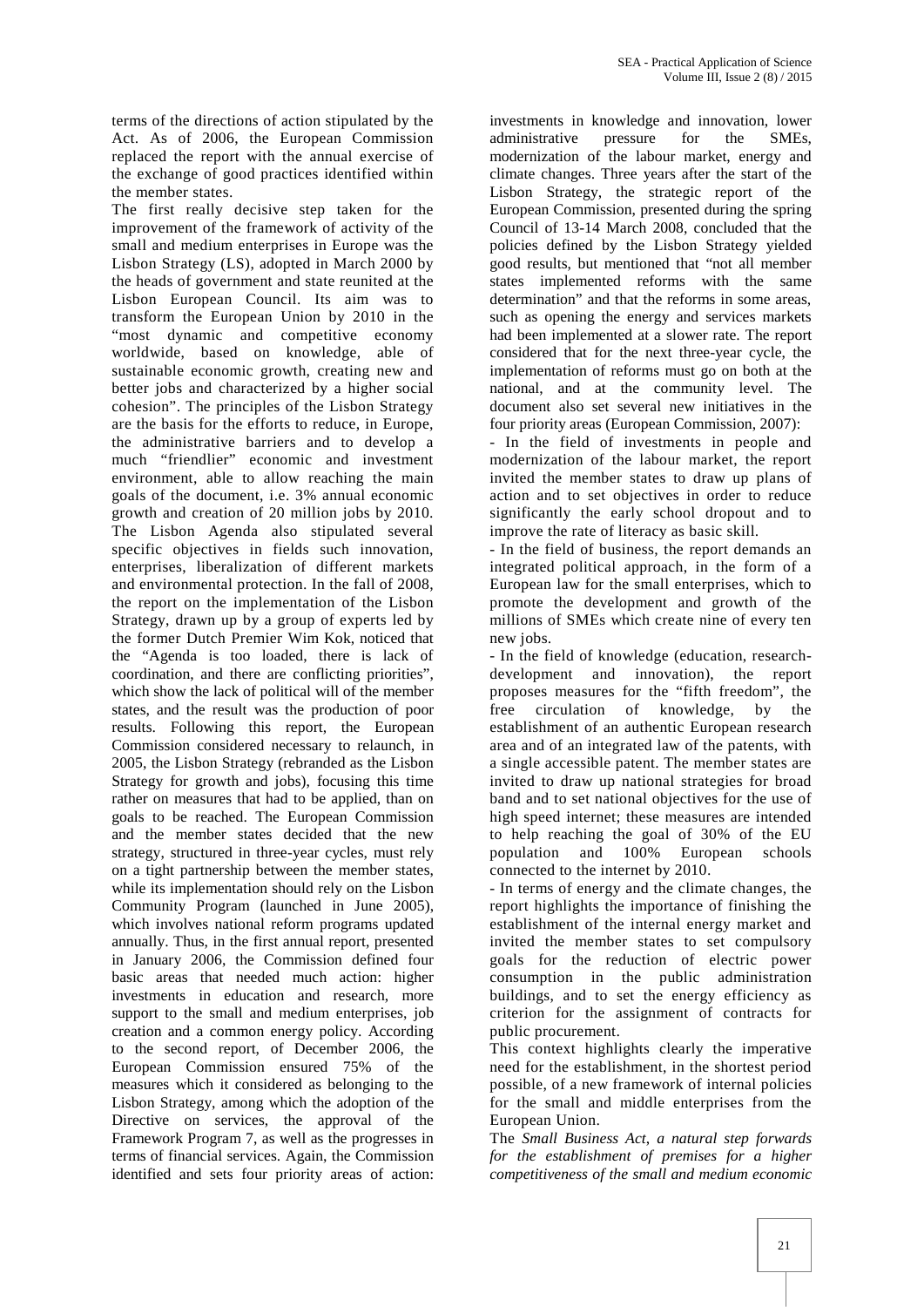*actors*: this framework appeared on June 25, 2008, less than four months after the release of the report, through communication COM(2008) 394, which adopted the Small Business Act for Europe (SBA) (COM(2008) 394). This document reflects obviously the political will of the European Commission for the acknowledgement of the central role of the small and medium enterprises in the European economy. The preparation of the document had started in 2007, when the European Commission decided to establish a new framework of policies for the small and medium enterprises, whose objective was an improved general approach of the entrepreneurship by applying the principle "Think small first" in public policies, at all levels of the European Union, and providing constant support for the development and competitiveness of the SMEs. The unanimous agreement of the member states governments on the content, principles and measures stipulated in the Small Business Act was expressed during the meetings of the Council for Competitiveness organised in 2008, the document being approved by the Council for Competitiveness during the meeting of 1 December 2008. Immediately after, the European Council of 11-12 December 2008, expressed its full support for the implementation of the Plan of action adopted by the Council for Competitiveness. The European Parliament had also approved, by the resolution from 10 March 2009, the content of the document and recommended the European Commission and the member states governments to start the process of implementation of the measures stipulated by the Small Business Act. The Plan of action annexed to the conclusions of the Council for Competitiveness from December 2008 had set short and medium-term measures in three areas of action which were identified as priorities: access to financing, improved regulatory framework and higher access on the market. These priorities are part of the European Commission's reaction to counterbalance the adverse impact of the financial and economic crisis on the small and medium enterprises. The initiative of the European Commission aims to intensify the efforts, within the European Union, supporting the development and competitiveness of the small and medium enterprises, by the establishment of a comprehensive and coherent framework of policies, assuming the instruments of policy exiting in the field of the SMEs – the "European Charter for Small Enterprises" adopted by the Feira European Council in 2000, and the "Implementing the Community Lisbon Program. Modern SME Policy for Growth and Employment, 2005", adopted by the Commission Communication from 11 November 2005. The evaluation of the measures implemented within the context of the "European Charter for Small Enterprises", as well as the manner of applying the conclusions of the

European Council of 2006, showed the progresses achieved by the member states in improving the support framework for SMEs development. Complementary, the strategy for a better regulation contributes essentially to the establishment of a favourable environment for the SMEs, by simplifying the legislation and by a 25% reduction of the administrative burden by 2012. Despite these progresses, the conclusions of the study evaluating SBA impact SEC(2008)2101, showed that significant efforts are further needed to unlock the economic potential of the SMEs from the EU. The main objectives of the Small Business Act aim the improvement of the general approach on entrepreneurship, the irreversible inclusion of the "Think small first" principle in the development of policies, from regulations to public services, and supporting SMEs development by directed assistance to overcome the difficulties confronting them.

With the view to implement the political agenda for the SMEs, the Commission proposed a real political partnership between the European Union and the member states, while observing the principles of subsidiarity and proportionality. The symbolic name of "Act" given to the document highlights the political will of the European Commission to implement, for the first time, a general framework of policies focusing on 10 principles, which to be the basis for the formulation and implementation of future policies regarding the SMEs within the European Union. The "Small Business Act" includes a package of measures which cover all the areas of SMEs policies, including five policy measures aiming to transpose the principles in actual actions.

Thus, European Commission communication COM(2008) 394, 25.6.2008 on the Small Business Act, sets a set of 10 principles and 92 associated measures, among which 5 policy measures, subsequently adopted or in progress of adoption. The Small Business Act aims an easier access of the small and medium enterprises to financing, a better regulation and a lower administrative burden on the business, access on the internal EU market and on the external markets, promotion of innovation, entrepreneurship and business education. The principles stipulated by the Small Business Act for Europe aim:

I Create an environment in which entrepreneurs and family businesses can thrive and entrepreneurship is rewarded

II Ensure that honest entrepreneurs who have faced bankruptcy quickly get a second chance

III Design rules according to the "Think Small First" principle

IV Make public administrations responsive to SMEs' needs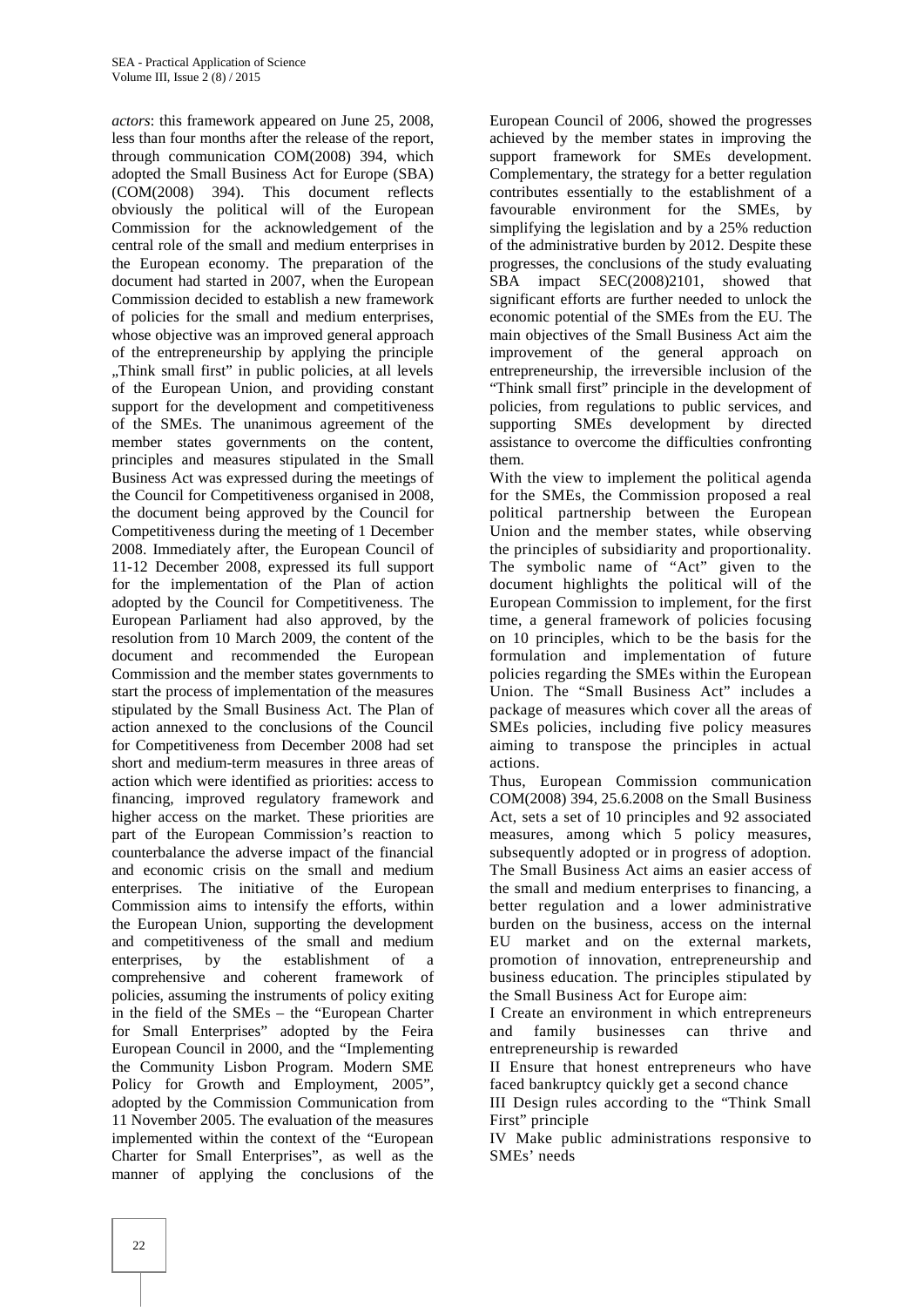V Adapt public policy tools to SME needs: facilitate SMEs' participation in public procurement and better use State Aid possibilities for SMEs

VI Facilitate SMEs' access to finance and develop a legal and business environment supportive to timely payments in commercial transactions

VII Help SMEs to benefit more from the opportunities offered by the Single Market

VIII Promote the upgrading of skills in SMEs and all forms of innovation

IX Enable SMEs to turn environmental challenges into opportunities

X Encourage and support SMEs to benefit from the growth of markets

A second problem currently confronting the SMEs is the fiscality. If the fiscal burden exceeds the bearable limit in terms of a proper functioning of an emerging economy, it may transform into one more pressure, contrary to the adoption of measures aiming to enhance the competitiveness on the European market, which presumes financial and managerial efforts to upgrade the microeconomic system of the enterprise. The main pillars of such action are: technological, marketing and management – focusing on the objectives associated to the concepts of quality, market and profitability. The level of fiscality adds pressure on SMEs functionality, disadvantaging the SMEs from a particular area in Europe to the advantage of their competitors from another area. This aspect is analysed in direct connection with the central idea of the two European documents aiming to develop the business environment within the EU, to create a level playing field for SMEs and improve the legal and administrative environment throughout the EU; once fulfilled, these objectives will leave room for the free competition to regulate the presence of actors on the economic market.

Reverting to the two pillars of the fiscal policy, the difference between the fiscal conditions within Europe is given by the direct taxation component. Thus, the financial position with which the enterprises from different member states enter the competition on the single European market differs very much, and one of the factors which generate this difference is the fiscality from the countries of origin (according to the dictionary, the financial position of an organisation is represented by the level of assets and liabilities and by the state of interrelations between them, as shown in the accounting documents; the financial position of an organisation is also named financial condition).

Hence, fiscality bears an impact on the market evolution of the company by influencing the

developmental capacities of the company and by influencing the purchasing power of the company's clients.

Before discussing about the impact mechanisms of fiscality on companies' activity, we must highlight that a properly developed and applied fiscal policy has macroeconomic objectives<br>(converging with those of the other (converging with those of the other macroeconomic policies). The strategies thus directed induce an impact on the activity of all the market actors from the area submitted to the particular fiscal policy, because these companies are the effectors of economic activities – the sum of these activities being one of the pillars configuring the macroeconomic system. At the same time, market actors also are the receivers of all the elements of discontinuity of the market conditions, of the economic shocks.

Generally, fiscality impact on the activity of companies through the following mechanisms:

By direct mechanisms, i.e. the action of the fiscal policy on the amount of direct and indirect taxes paid by the economic actors;

By indirect mechanisms:

Through the action of the fiscal policy on the amount of indirect taxes paid by the economic actors;

Through the action of the fiscal policy on the amount of direct taxes paid by the natural persons;

Through other mechanisms which impact on the activity of the economic actors – mechanisms which stimulate of inhibit their economic evolution.

In order to analyse the implications of fiscality on SMEs activity and identify solutions, it is necessary to show SMEs particularities which characterize them among the other economic actors. Thus, unlike the economic agents with high economic and organisational capacity, the SMEs are characterised by:

Low variety of the offer

Modest financial capacity

Low market share

Small capacity to implement marketing policies, particularly the competitional policies Modest financial stability

Given these characteristics and the following

definitions currently accepted worldwide: "The category of the Small and Medium Enterprises (SMEs) consists of enterprises with a staff of less than 250 people and with an annual net turnover up to 50 million Euro and/or total assets up to 43 million Euro" (Fragment of Article 2 from the annendix to Article 2 from the appendix to Recommendation2003/361/CE1);

The national Bank of Romania (2011) presentation at BNR Dolj Branch), defines the financial stability as follows: the concept of financial stability has no established definition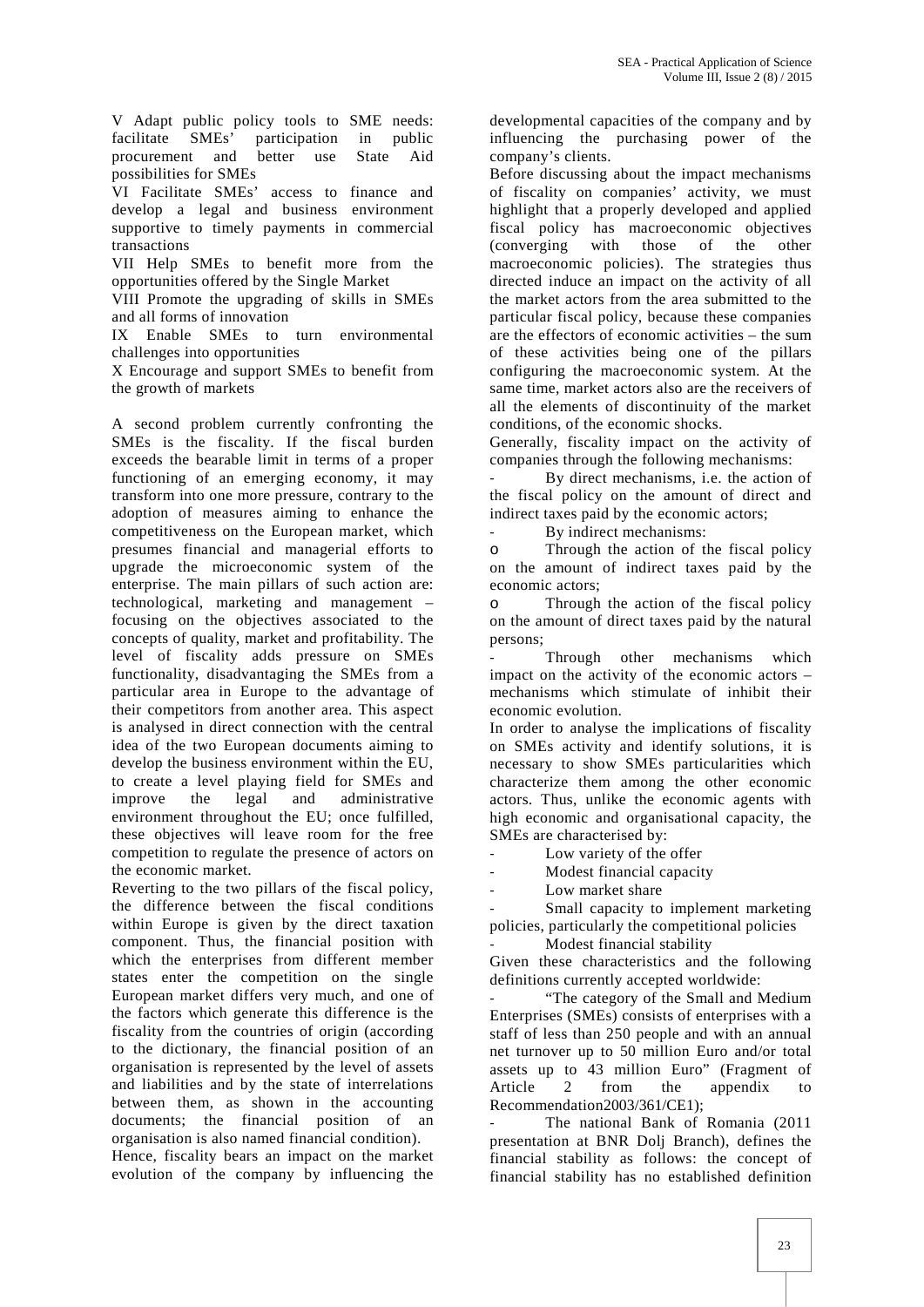yet, or a standardized pattern or analytical framework for evaluation; the financial stability is noticeable in the situations when there is no systemic crisis in action; a financial system is stable when it is able the allocate efficiently the economic resources (spatially and temporally), to evaluate and administrate adequately the financial risks and to autocorrect when it is affected by exogenous shocks; in other words, the financial system is stable when it becomes able the exercise the function of intermediation, thus facilitating the performance of an economy an to absorb the shocks by correcting the imbalances due to adverse evolutions, to the above list of characteristics we may add the following functional aspect of both microeconomic and macroeconomic importance: the concern of the macroeconomic policies for the SMEs sector is important both for the macroeconomic stability and for the establishment of the infrastructure required by the implementation of the macroeconomic policy programs because the weight and importance of this type of economic organisation are determined, economically, by the proper performance of the economy, the small and medium enterprises employing 10-249 workers being the drive of the European economy, creating jobs and pushing the economy forward. In 2011, 7% of the 22 million non-financial enterprises across the European Union were SMEs, employing 38% of the total number of employees; in all EU member states, in 2011, most non-financial enterprises were small businesses (93%) and just 0.2% were large companies. The highest proportion of SMEs was in Germany (18%), Romania and Luxembourg (both with 13%) and Austria (12%), while the lowest proportions were in Czechia and Slovakia (both with 4%); in most EU member states, the bulk of employed people were working in SMEs: Lithuania and Latvia (both with 51%), Estonia and Luxembourg (both with 49%), Bulgaria (45.5%), Germany and Romania (both with 44%). In six member states, the bulk of the employed people were working in small enterprises, particularly in Italy (46%) and Portugal (42%), while in the United Kingdom (46%) and France (37%), the bulk of the employed people were working in large companies.

#### **Elements of fiscality impact on SMEs activity**

There are several segments of interest and analysis regarding the impact of the macroeconomic policies on the economic market which allow identifying the optimal correlation between the proposed objectives and the necessity of implementing efficient strategies;

among these segments there is the issue of fiscality impact in SMEs activity.

The macroeconomic importance of the SMEs is to be taken into consideration especially at the administrative level of coordinating the macroeconomic policies, given the following main aspects of SMEs activity on the market:

The proportion of the SMEs among the total group of economic agents means:

o Large proportion within the GDP;

o Highly important for the economic independence/dependence on the regional market The economic stability of the economic agents influences:

o The economic stability of the market, within the functional assembly of the specific mechanisms, with a corresponding proportion;

o The stability of the main elements if the economic market: demand and offer, within the same conditions of corresponding proportion.

This shows that the need to consider the presence of the SMEs within the economic market, when coordinating the macroeconomic policies, is not a purpose per se, but it derives from the importance of the existence and economic stability of the SMEs sector at the macroeconomic level.

Leaving from these aspects, and knowing that the economic stability of the SMEs can be stimulated, maintained or disadvantaged by strategies of macroeconomic policy, it is important to consider the correspondence between the macroeconomic objectives and the direction of action of the implemented strategies: the macroeconomic objectives can match or not the manner of influence of the macroeconomic strategies on SMEs activity.

Since the statistics on the:

Evolution of the SMEs number over the past 5 years:

o SMEs operating at the same parameters;

o SMEs which reduced their activity;

SMEs which developed their activity

Number of Trade Register operations concerning the SMEs, over the past 5 years:

Registrations;

Strikeoffs;

o Changes of the field of activity

don't show clearly the reason for these actions, we may say that fiscality is one of the factors impacting on SMEs activity. However, it is not the only factor of influence, being associated with other factors such as:

- Quality of the microeconomic management, pertaining to several main issues such as:

o Optimal utilization of the marketing strategies to:

Increase the market share;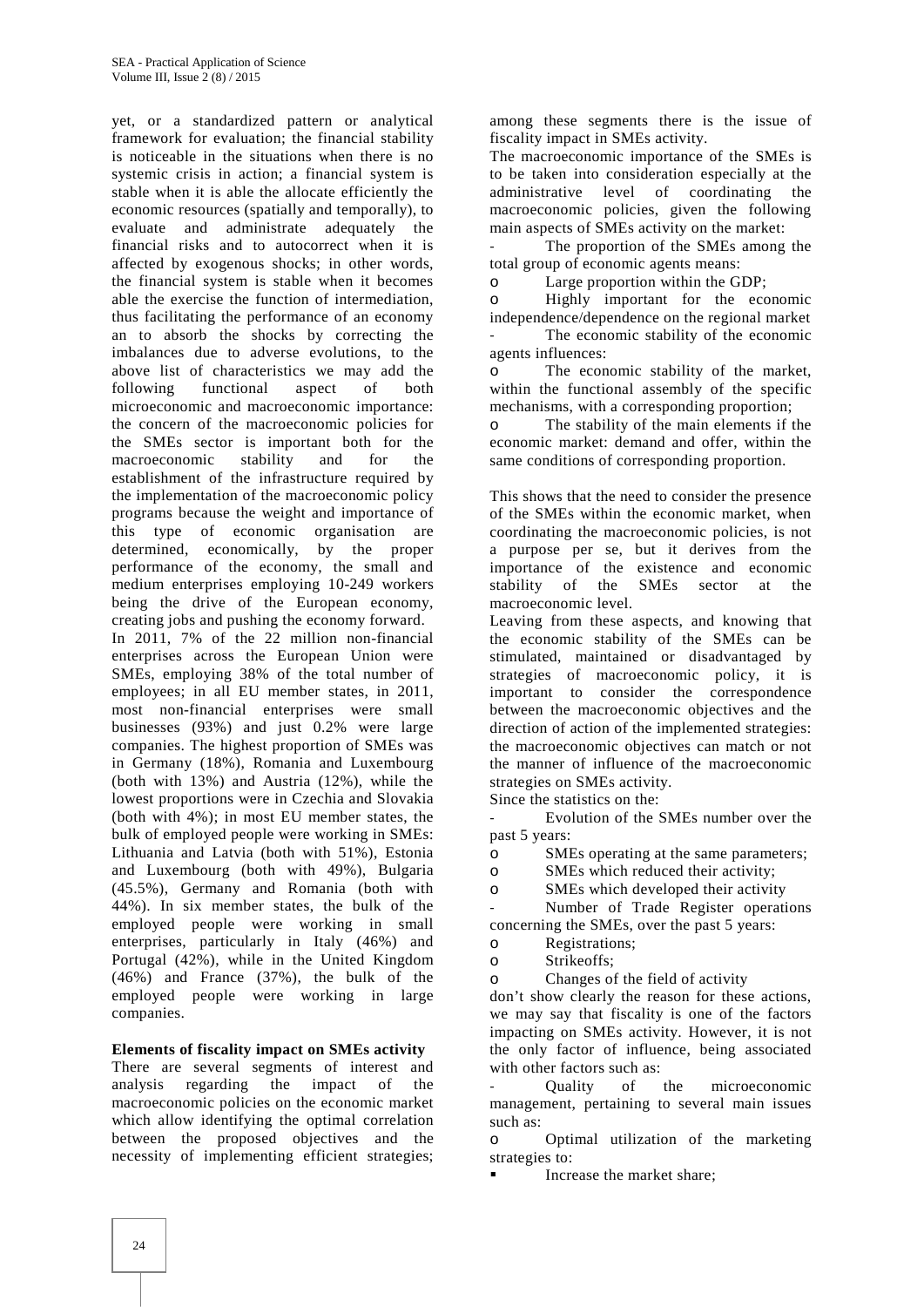Diversify the offer according to the segments of clients with the view to increase consumption;

o Optimal utilization of the managerial strategies to enhance the efficiency of the internal processes with the view to:

- Reduce the operational risks;
- Cost optimization;
- Influence of other factors of impact:
- o Other macroeconomic policies
- o Economic shocks

in the subsequent part we will only make a theoretical analysis of the relation between fiscality and SMEs activity, an empirical analysis would be insufficiently relevant due to the scarcity of available information.

Thus, SMEs activity, of major importance for the economic market, both as direct effects of the activity of these economic entities:

Participation to the economic stability of the market by its main components – demand and offer – and stability of the economic flows correlated with those of other economic entities;

Contribution to GDP formation:

and as indirect effects, through:

Supplying jobs;

Other components of the demand and offer and of the economic flows on the market, can be influenced, in terms of the fiscal policy coordination, in the following ways:

- Stimulate SMEs growth;
- Hinder SMEs growth;
- Neutral impact.

#### **Solutions coming from the SMEs**

In terms of SMEs specificity, the impact of the fiscal policy on SMEs activity is of the same type as the impact of the fiscal policy on the activity of other economic entities, particularly since there are two possible relations between the SMEs and the large companies:

Competition on the market

Non-competition.

Regarding these possibilities, the way in which the level of fiscality is experienced by the SMEs and by the large companies has the following impact:

In the case of competition, the SMEs are disadvantaged because:

o They have a more frail financial balance;

o Have a lower access to sources of financing;

o Have a lower level of (own and drawn) financial resources, which makes them more vulnerable to shocks;

In the case of non-competition, the SMEs can be disadvantaged only if their market segments are targeted by the large enterprises.

A few solutions for the SMEs emerge thus, particularly given by the actuality of the problem, characterized by phenomena resembling to a financial crisis, which makes the state budget to seek cheaper, additional sources – compared to the situation of macroeconomic normality – from domestic resources, even if this is totally contrary to the objectives of economic growth. Some times the wrong decision of halting the economic growth is taken in order to fill some gaps in the budget which are not covered by the economic activities.

When there is the situation of competition between the SMEs and the large companies, the persistence of a high pressure fiscal regime is a further disadvantage for the economic stability of the SMEs, compelling their microeconomic management to seek solutions. Several such possible solutions can be:

- Establishment of SMEs consortia in order to preserve their market segments; this solution raising the following issues:

o The issue of specialisation, of establishing a minimum complexity of the consortium, which to enable maintaining the functional stability of this consortium

- Establishment of mixed consortia, SMEs – financial institutions, intended to allow a higher access to financing of the SMEs and to add efficiency to the financial institutions which are currently confronted by problems generated by the lower demand of financial products and services.

When there is the situation of non-competition between the SMEs and the large companies, striving towards the same objective of maintaining their market segments, the potential solutions for SMEs management regard the economic cooperation, as follows:

- Industrial cooperation:
- o Underproduction:
- **Of capacity**
- **Of** speciality
- Coproduction:
- Commercial cooperation:
- Distribution:
- o Sales;
- o Other.
- Cooperation in the field of services:
- o Marketing;
- o Service activities;
- o Other.

All these are to be applied using the general pattern of cooperation between SMEs and large companies.

In the situation of non-competition, compared to the situation of competition, it is preferable to implement non-competitional solutions in the relation with the large companies because the large enterprises can also be part of consortia,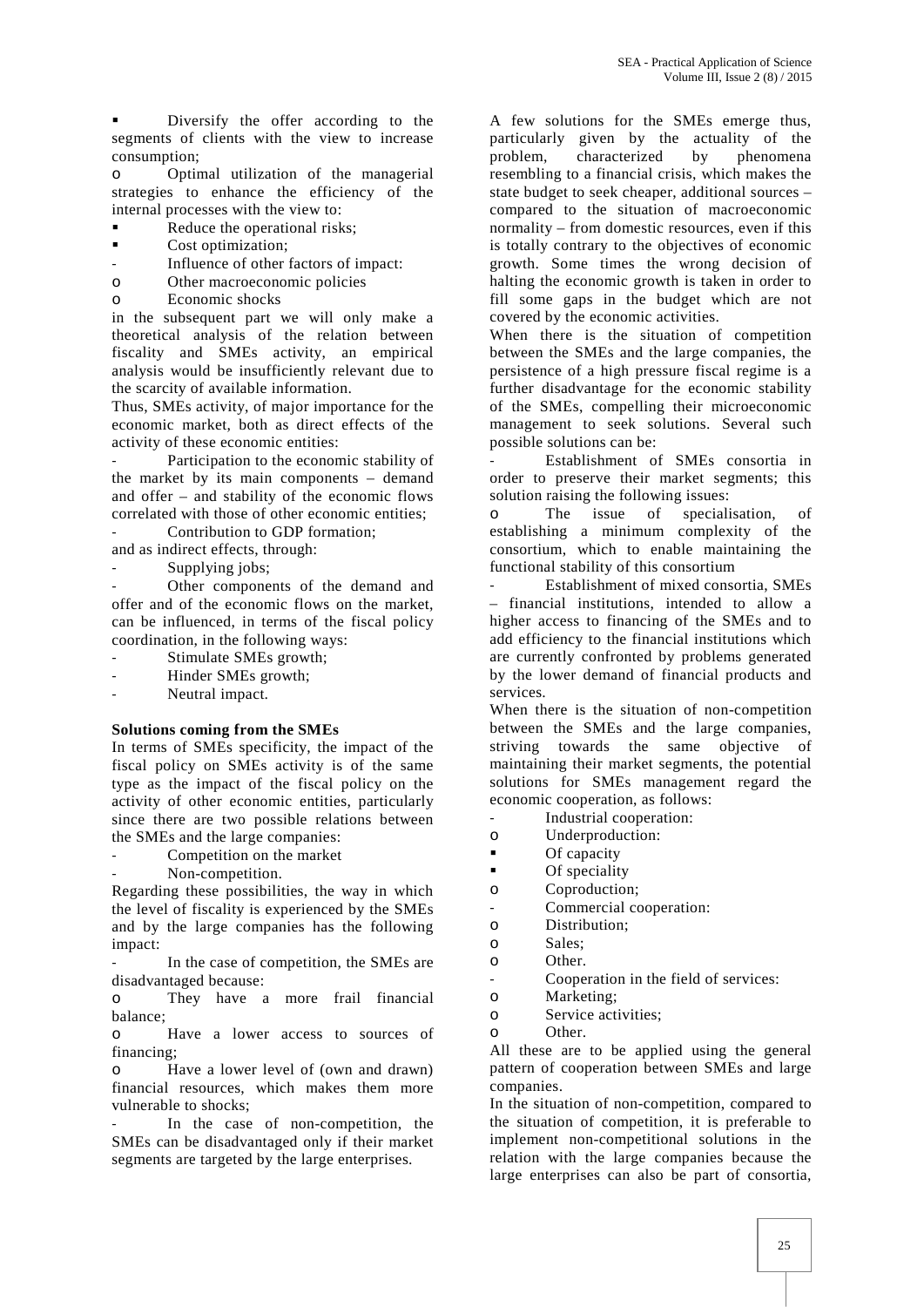and in this case the advantage of the SMEs will vanish being replaced by a new competitional formula, which is to the advantage of the large companies.

Reverting to the impact of fiscality, generally speaking, it touches on the financial situation of the particular enterprise by diminishing its gross income, and here there are two aspects to consider:

The primary source to support future activities;

The source of profit, not as significance of the financial gain, but as incidence, through the indicators of profitability, on the odds of drawing further financing.

The generic problem regarding this aspect is the fact that the bearability of the fiscal pressure by the SMEs – as economic entities with much lower financial power and access to sources of finance compared to the large enterprises, and which also have a more frail financial stability (with a higher risk of going unstable in case of possible market shocks) than the large companies – is more difficult for them than for the large companies because:

 $VN = VB - C - I$ where  $VN = net income$ VB – gross income  $C =$  expenditure  $I = \text{taxes}$ If we use the following equation  $I = (VN \times X) / 100$ We have VN  $(1 - x/100) = VB - C$ 

In the case of the SMEs whose gross incomes and expenditure are much lower, both in absolute terms and comparatively, than those of the large companies (the usual differences is of several times), the left side of the above equation also is much lower than that of the large companies. This means financial stability with a higher risk of unstableness compared to the large enterprises and lower financial power, even if the profit indicators are within the acceptable range from the point of view of the banks. However, the interpretation of the liquidity indicators in terms of value, particularly under the conditions of financial risks on the market, should lead to the expression of a moderate possibility of access to financing; from the macroeconomic point of view, this means economic stability with a high risk of turning unstable, and this happens whatever microeconomic solution the SMEs select as strategy of sustainability.

This is why we should also look at solutions which can come from the macroeconomic administrator.

#### **Solutions coming from the system coordinating the macroeconomic policies**

The business environment, due to the large number of SMEs that compose it, runs a high risk of economic instability, one of the causes being the high fiscal pressure.

For an efficient implementation of the macroeconomic policies, starting from the hypothesis that they rely on a strategy which agrees with the targeted objectives and with the complexity of the macroeconomic situation, an important objective, both at the macroeconomic and at the microeconomic levels, is to reduce the risks of instability on the economic market – as essential element for the implementation of the macroeconomic policies – to identify all the factors that are likely to cause instability of the economic market and to seek ways to reduce their impact through macroeconomic strategies and programs.

Thus, the macroeconomic policies, the fiscal policy and the budgetary policy particularly, might take into consideration the ease the fiscal pressure – as an element which may loosen the total financial pressure on the business environment – thus stimulating the economic activities. The lower revenues to the budget (from direct and indirect taxes) will be compensated by higher economic flows, as the market activities grow, whose early noticeable effects might be a higher consumption, demand and production.

The reference to SMEs, as target of the analysed issues, is important both in terms of their proportion on the economic market, and in terms of the interest of the large companies to externalise some internal activities which, at the microeconomic level, are cost centres, thus enhancing the efficiency of the internal activity, while creating, at the macroeconomic level, a niche specific to SMEs development within the framework of stable and functional market relations with real capacities of development.

## **Outcomes of implementing the recommended solutions**

We may notice first, as it should implicitly be considered, that the macroeconomic and microeconomic strategic objectives are convergent, the optimal modality for acquiring efficiency and efficacy of implementing strategies in the economic market being the collaboration of the macroeconomic and microeconomic levels and the correlation of the implemented measures.

Thus, due to the role and macroeconomic and microeconomic importance of the SMEs in particular, and of the business environment, in general, the reduction of any kind of economic pressure, the financial pressure being the most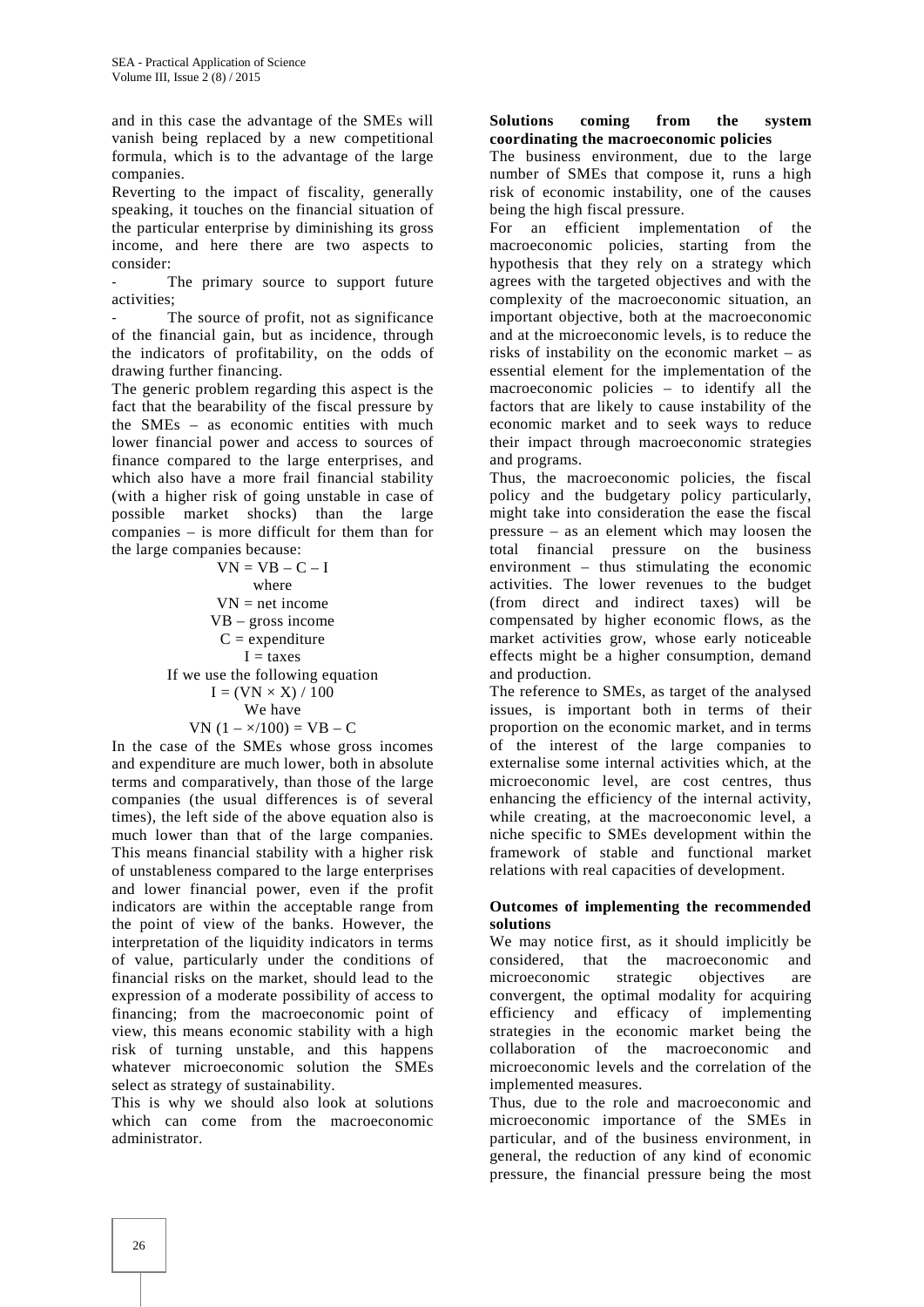important and the fiscal pressure its instrument of regulation, contributes to the reduction of the risks to the economic stability.

The risks of macroeconomic instability may be divided in:

- Risks due to internal factors:
- Risks due to external factors.

The fiscal pressure above the level which stimulates the economic activities, as it has been shown in this analysis, becomes a risk element depending on internal macroeconomic factors which should be, and must be, correlated as size with the macroeconomic objectives supporting the economic evolution.

Thus, the higher stability of the economic market – as basic element of implementing the macroeconomic policies – the efficiency of implementing the macroeconomic programs can be improved so as to support the macroeconomic sustainability, as basic strategic objective.

Another aspect of the emerging benefits is the participation in foreign economic relations, at the macroeconomic and microeconomic levels, and this shows the necessity to look comparatively at the two situations, i.e. the national macroeconomic stability and the macroeconomic stability of the correspondent entities. The increase of the general economic efficiency – the macroeconomic stability of the market being part of it – is a necessary element for the development of the international economic relations.

The capacity of receiving and macroeconomic absorption of the shocks – due to the participation in international economic relations and to the internal microeconomic evolutions – also is of major importance. The capacity of receiving the shocks is directly proportional to the reduction of the risks of economic instability of the domestic market.

Within such international circumstances, the situations of macroeconomic imbalance are an almost general problem. More than that, the trends and the increasingly serious adverse macroeconomic problems only worsen the situations of imbalance. Under such conditions, the possible balancing of an imbalanced foreign payment balance is no longer a priority for the system of macroeconomic policies, first of all because the implementation of macroeconomic programs aiming to alleviate the imbalance situation is now primordial. Also, the implementation of complex macroeconomic policy measures to balance again the foreign payment balance is necessary, but secondary as importance to the solution of the general macroeconomic situation, subsequently becoming the premises of later macroeconomic achievements. More over, within such international conjuncture there is an imminent

risk of worsening the situation of the foreign payment balance, particularly if the access on the foreign markets becomes limited as it depends on imports. The only solution, for such cases, may be to facilitate the access of the local products and services on the domestic market, thus replacing at least part of the imports, which will eventually limit the imbalance of the foreign payment balance.

In terms of perspective, the general strategic objective is the sustainability, which presumes the efficient and performing administration of the situation of macroeconomic balance. For instance, during a long term period situations of macroeconomic imbalance may appear on the background of the sought sustainability; the occurrence of such periods, within an international conjuncture as the current one, is inherent. The emergence of imbalances means the manifestation of shocks, at least theoretically. Practically, however, such situations, depending on their duration and intensity, may still remain within the trend of sustainability, provided they are monitored by the macroeconomic administrative system. The imbalance of the foreign payment balance can be included in this category of macroeconomic phenomena. In such situation, the main macroeconomic administrative problems are:

Limiting the extensive and intensive development of the shock;

Monitoring the phenomenon so as to identify the opportunities and limits;

Use such management of opportunities, so as to:

Facilitate the use of the lower pressure on particular areas of the macroeconomic policies to redirect these measures towards other macroeconomic objectives;

o Amplify the opportunities so that their utilization:

Counteracts the shock;

 Contributes to the accomplishment of other macroeconomic objectives;

Administer the phenomenon so as to identify and use the optimal moment to implement measures which to stop the shock.

As mechanism of intervention by the administrative system of the macroeconomic policies, the emergence of such a phenomenon within a national economy focuses the attention on the administration of the shock as shown above. This is the administrative situation of the occurrence and evolution of a phenomenon generating macroeconomic shocks. The variants of this situation can be distinguished depending on the number of generated shocks. The importance of putting this problem forward is defining for the activity and particularly for the results of the macroeconomic administration,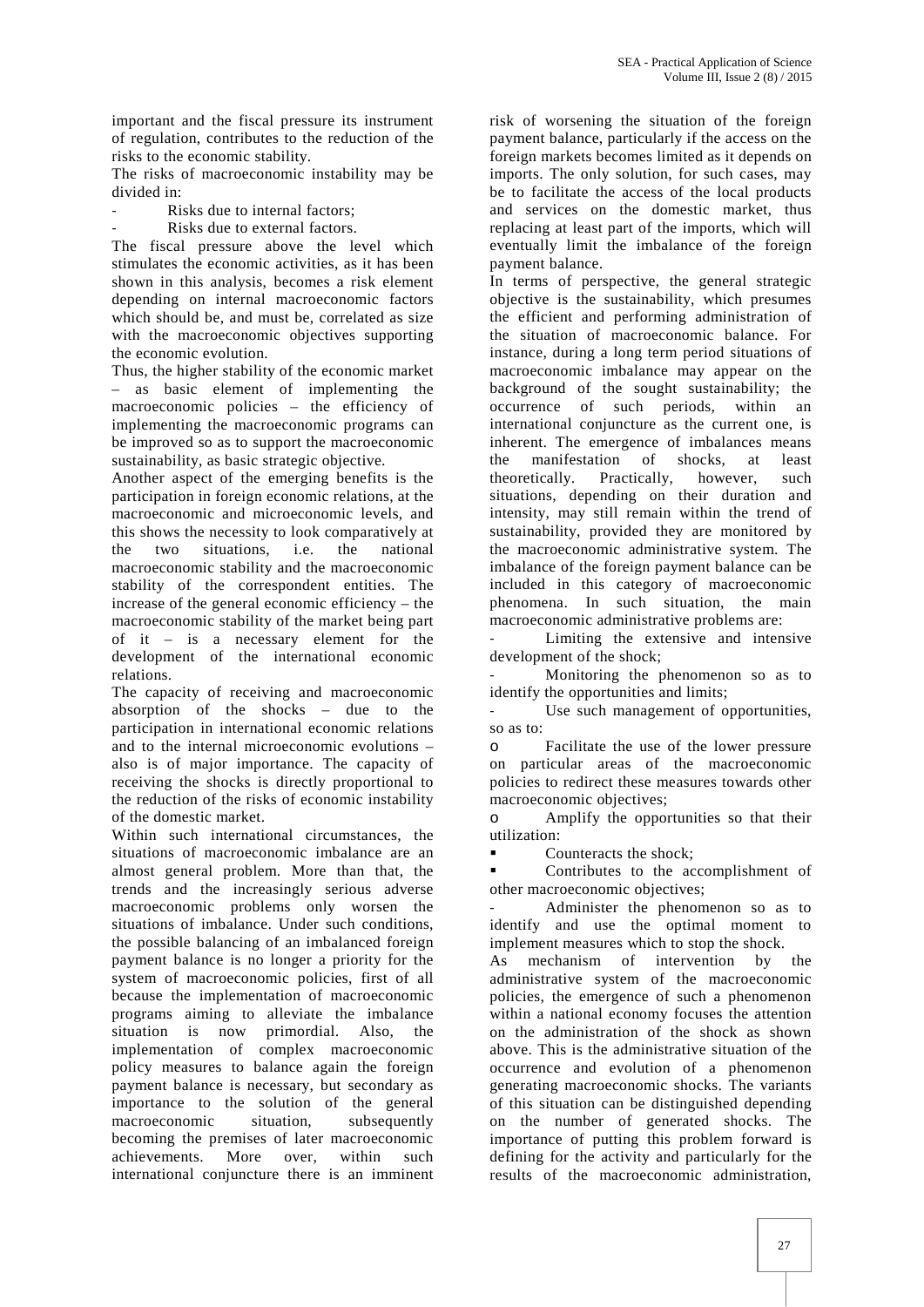under the conditions of targeting the proposed objectives. The higher are the number, variety and complexity of the shocks, the higher is the number of macroeconomic limits, while the possibility of a correspondingly high number of possibilities becomes increasingly uncertain. Solving such situations requires the activation of<br>a correspondingly high number of a correspondingly macroeconomic policies and measures, this being a concrete example for the promotion of the idea of functionality of such a macroeconomic system according to the pattern proposed above. A particular case of this generic situation is the sequential appearance and action of the shock-generating phenomena, when there is an interval associated to the action of the shocks; the longer is this interval, the higher is the risk of meeting the strategic goal of sustainability. Under these circumstances, the pattern of the macroeconomic policy actions must be amended towards the reduction of removal of some shocks, first of all those which have several limits and fewer opportunities associated to them and on which there are lower possibilities of monitoring and administration.

One of the potential international macroeconomic risks – risks which define the current period from the point of view of the economic stability, is the volatility of the financial resources. It can be the result both of the phenomenon of economic globalization – seen phenomenologically through the prism of the phenomena of regional economic polarization, and of the processes of economic integration which, during the early stages of establishing an economic union, are associated phenomenologically and motivationally, to the phenomena of economic polarization occurring within the process of globalization, overlapping them and acting against the regional economic integration.

Having in mind the definition proposed for the concept of financial stability, the evolution of the phenomena of regional economic polarization may induce financial instability due to the higher volatility of the financial assets amplified by the actions on the financial market.

The increase of the regional financial instability, as shown by this phenomenological pattern, in the areas undergoing economic polarization may generate:

The trend of polarization of the regional financial resources, corresponding to the economic polarization;

which determines:

Wider gaps between the conditions of the economic market in the different areas of the region

This entails risks in several directions:

Trend of widening the gaps between the levels of economic development of the areas composing a region, which also increases the risk of shocks within the regional economic relations;

Higher risk of evolution of phenomena opposing the objectives of economic integration Given the model of the European Union, and the current stage of the process of European integration, there are two phenomenological and active forms that overlap:

Process of European integration:

Phenomenon of economic polarization associated to the phenomenon of globalization.

The relation of the two phenomenological forms with the financial stability consists in the fact that as the phenomenon of regional economic polarization develops, this is expected to cause an expansion of the areas with economic polarity due to the gradual inference in the segments of the regional market, the expected outcome being fainter differences in the market conditions among the areas of the region.

Given this economic pattern and the current stage of evolution of the process of European integration, with early stages of the phenomenon of economic polarization, it is important to keep in mind, for the purpose of this analysis, that the phenomenon of economic polarization is associated to the phenomenon of financial assets volatilization in the areas undergoing economic polarization. This occurs mainly through the associated phenomenon of financial polarization which, associated to the options generated by the movement of funds on the financial markets, leads to the imbalance of the financial stability. This form of imbalance is most probably rather short, until a new state of financial balance is reached, at lower levels compared to the previous state of stability however, temporally located before the onset of the regional financial polarization.

Consequently, the evolution of the phenomena of economic and financial polarization triggers a chain of events of financial stability unbalancing whose outcome is a substantial difference between the levels of financial stability of the different areas of the region, which opposes the interest of the project of economic integration, hindering its evolution.

The further evolution, according to the mentioned economic pattern, may lead, if no risky phenomena occur within the region, to fainter economic differences between the regional areas following the expansion of the economically and financially polarized areas; the levels of financial stability in the different regional areas resettle and it may even be possible to have financial stability as one of the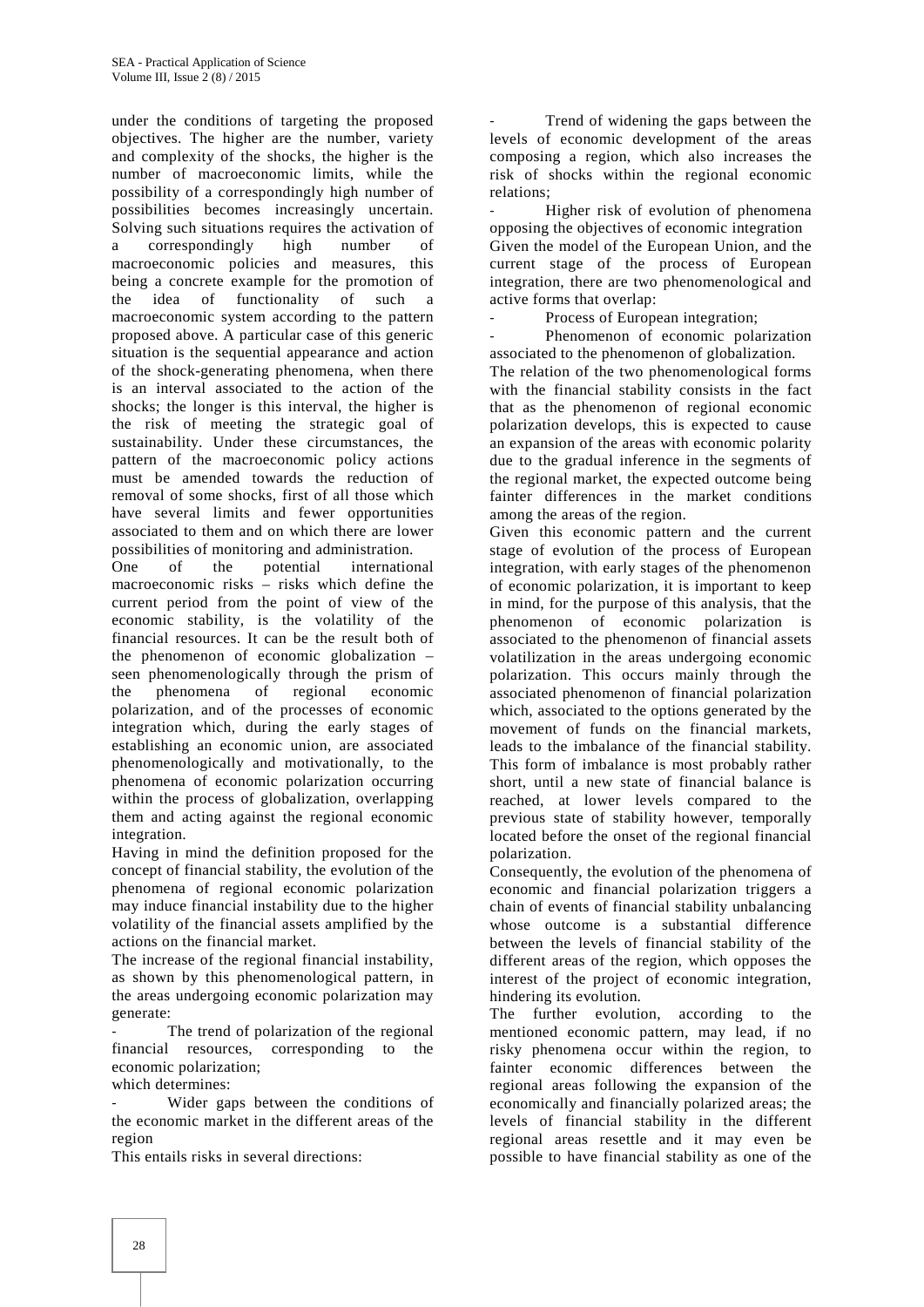objectives of the process of European integration.

This potential economic pattern of the onset and evolution of the state of financial instability comes in gradually starting from an outflow of resources for the economic growth – maybe on the background of the principle of globalization and establishment of areas of economic polarity – which generate macroeconomic frailty, thus creating conditions for the further development of the phenomena of financial instability, mainly as:

Imbalances of the relation between the demand and offer specific to the financial market due to:

o The lower number of actors on the financial market;

o The lower correspondence between the offer of the financial market and the GDP, due to the trends of decreasing GDP;

Higher macroeconomic frailty due to the lower potential for economic growth, starting from the same misbalancing of the demand-offer relation with its effects, which further increase the risk of adverse macroeconomic shocks and phenomena on the background of macroeconomic imbalances which also generate further effects.

## **Conclusions**

The importance of ensuring a state of financial stability at the national macroeconomic level, particularly within the context of the running process of European economic integration, results from the following aspects:

The financial stability is one of the defining qualitative aspects for the equilibrium of a macroeconomic system;

The financial stability is an indicator for the option of investments and placements for the particular macroeconomic area;

Exceeding the limit of acceptable volatility of the mobile financial assets is an indicator of the financial risk which, within the configuration of the European economic relations, may produce effects transmitted through the channels specific to the process of economic integration;

The relation between financial stability and monetary stability is given both by the objective of preserving the macroeconomic equilibrium and by the functional relation between the macroeconomic administrative system and the real economy;

The distortion of the financial stability may also be a result of the distorted monetary stability;

The two types of stability result from Such strate<br>of macroeconomic stability: consistent the state of macroeconomic stability;

Regarding the factors of influence of the two types of stability, both are multivariable

functions, some of the variables being commune to the two functions;

Regarding the administrative action towards ensuring the two types of stability, it is multidisciplinary, multi-institutional and submitted to the process of regional economic integration;

Regarding the quantification, the level of stability must be seen as belonging to an interval with limits set as acceptable in terms of the risk factor;

Institutionally, the activities of ensuring the states of financial and monetary stability are included in the macroeconomic administrative system and they are connected to the process of institutional and technical-methodological construction in Europe.

The monitoring of financial instruments the macroprudential analysis included, must focus on the whole financial system, this type of monitoring being of utmost importance to identify the potential sources of instability, to limit the risks and to avoid the high costs of solving the potential situations of major risk. Therefore, it is necessary that these surveillance methods, the combination of the monitoring and regulatory activities, must be relevant for the particular conjuncture and in agreement with the targets, reliable, easy to implement and to standardise. The accounting standardization is important for the easy implementation of such surveillance activity; the periodical systemic stress tests being important for the analysis of the potential adverse macroeconomic impact of the shocks within different economic conditions and with different responses of monetary policy.

The market infrastructure is central because the financial stability is very much influenced by the environment in which the financial intermediaries operate. Just like there are cultural differences, there also are structural differences between the countries. The nations have a diversity of political and economic systems, of legal frameworks and taxation structures, which play a central role in the development of their financial systems. These national influences can certainly interact and distort the practices and procedures on the regional financial markets.

Some risks of financial instability are susceptible of appearing now and then and therefore, the formulation of a properly articulated strategy against the potential financial imbalances should be a priority on the agenda of the central banks and of the surveillance authorities.

Such strategies should cover the following areas: political framework at the macroeconomic administrative level which to enable the implementation of a coherent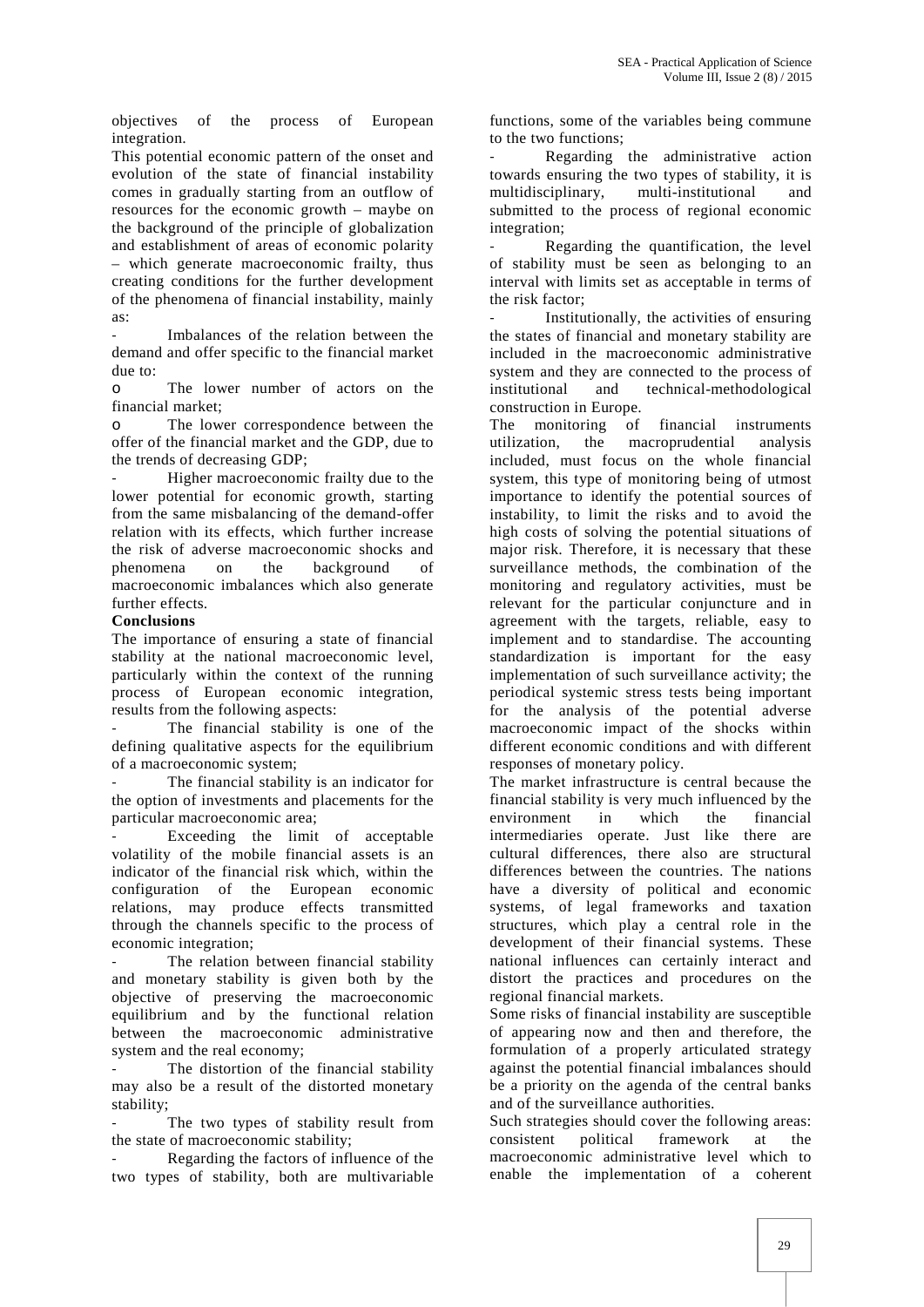framework of macroeconomic policies – which is essential for the maintenance of the financial and monetary stability. The framework should be thorough in attaining the macroeconomic goals and should avoid the accumulation of imbalances which may lead to financial instability. The supply of market orientations to the participants regarding the way in which the policy works facilitates the decision-making process at the microeconomic level. Furthermore, the microeconomic level. Furthermore, the flexibility to react to the shocks which often affect the economy helps attenuating the risks of financial crisis generation.

At the regional level, in close connection with 2. the mentioned conditions, the adoption of common standards which to boost the levels of adherence and convergence to the quality 3. standards and practice standards is one of the key-elements for the efficient allocation and use of the economic resources, which is expected to decrease the capital costs and the reduce the use of the house of arbitrage for regulation. The increasing globalization and interdependence of the world economy force the financial intermediaries to operate on a much wider field, which is important to take into consideration both regarding the potential of increasing risks and regarding the necessity of applying in due time specific regional and cooperation programs which should reduce the imminence of such risks, under the conditions in which the regional markets had been functioning for many years and 9. developed faster than the administrative activities which should have associated to them.

These strategies should also encourage the development of efficient and prudent internal risk management systems, their proper monitoring and administration in agreement with the requirements of regulation of the risk management practices and with higher risk transparency.

The market discipline, another essential and indispensable element of the financial stability, must be promoted by a prudential and surveillance regulation which to allow and 13. impose the performance of the specific market activities in a framework associated to the necessity fort financial stability.

As final conclusion, the correlation of the fiscal pressure with the market potential is defining for the macroeconomic stability; the central problem of this analysis is the macroeconomic stability – as necessary condition for the economic evolution within the current circumstance – condition which also includes the general problem of the correlation between the elements of macroeconomic strategy and the market potential.

The central idea of the analysis is the correlation of the fiscality level with the economic agents'

capacity of absorption of the fiscal pressure in general, and of the SMEs in particular, capacity of absorption which pertains to the general capacity of the economic market to absorb the economic shocks, being one of the essential elements of the macroeconomic stability.

#### **Notes: Selected references**

1. Boje teanu, Elena; Manu, Ana Simona – Analiza empiric a sincroniz rii ciclului de afaceri i a similarit ji ocurilor între România i zona euro;

**2.** Dăianu, Daniel. *Funcţionarea economiei i echilibrul extern*, Bucure ti, Editura Academiei Române, 1993

**3.** Dumitru, M., Faghiura, H - "Teoria echilibrului economic", Atelier Poligrafie ASE, Bucuresti, 1993

Korka, Mihai, Tu<sub>a</sub>, Erika – Statistica pentru afaceri interna ionale, Editura ASE, 2003

**5.** Mishkin, S. Frederich – The causes and propagation of financial instability: lessons for policymakers;

**6.** Nagz, Agnes – Stabilitatea pre urilor *i* stabilitatea financiar, B.N.R., Cluj-Napoca, 2011;

7. Pu ca, Vasile - Rela ii internationale / transna ionale, Editura Sincron 2005<br>8. Roldan, Maria Hose – Fac

**8.** Roldan, Maria Hose – Factors that affect financial stability, Banca Spaniei, Direc ia de Reglementare i Stabilitate financiar, 2013;

**9.** Socol, Aura Gabriela – Costuri ale adopt rii monedei unice. Analiz prin prisma teoriei zonelor monetare optime, Revista de Economiei teoretic i aplicat nr. 2 din 2011

**10.** Voinea, M. Gheorghe – Economie financiar-monetar international Universitatea Alexandru Ioan Cuza, Facultatea de Economie i Administrarea Afacerilor, Master B nci i Pie e Financiare, Ia i, 2011;

11. \*\*\* - Conceptul de stabilitate financiar, Prezentare Sucursala BNR Dolj, 2011;

**12.** \* \* \* Factors affecting financial stability – I.M.F., Seoul, 2006;

\* \* \* - Prezent ri la Conferin a Stabilitatea financiar i monetar în rile emergente –  $ASE$ Bucure ti, FABBV, Decembrie 2011;

**14.** \* \* \* Revista "Bilan" – Ianuarie 2005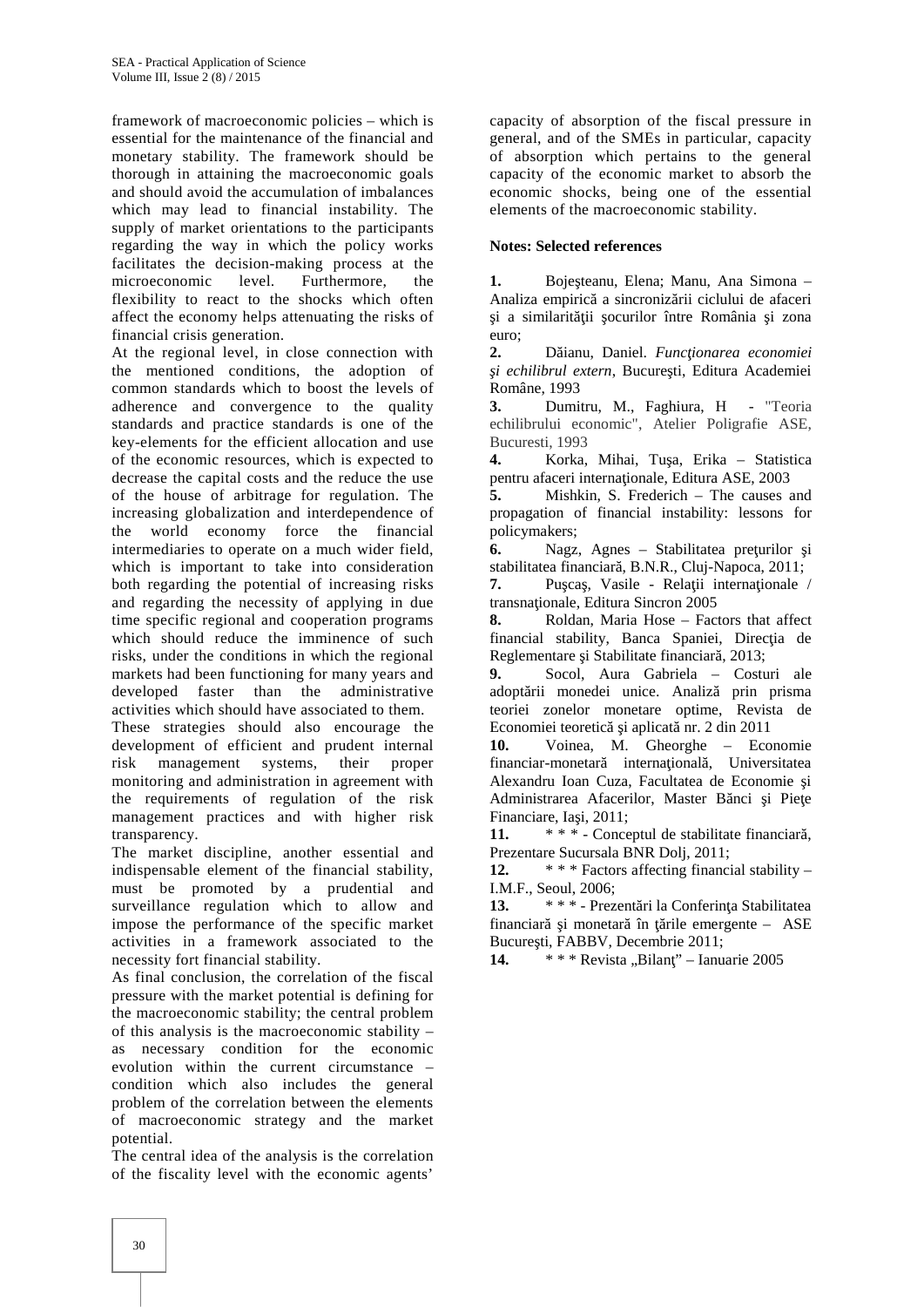# **Tables**

Table 1. General fiscality levels in European countries

|    | Country        | General fiscality level $(taxes + dues)$ |  |  |  |  |  |  |
|----|----------------|------------------------------------------|--|--|--|--|--|--|
|    |                | % of the profit                          |  |  |  |  |  |  |
| 1. | Romania        | 42.9%                                    |  |  |  |  |  |  |
| 2. | Bulgaria       | 27.7%                                    |  |  |  |  |  |  |
| 3. | Poland         | 41.6%                                    |  |  |  |  |  |  |
| 4. | Denmark        | 27%                                      |  |  |  |  |  |  |
| 5. | United Kingdom | 34%                                      |  |  |  |  |  |  |
| 6. | Germany        | 49.4%                                    |  |  |  |  |  |  |
| 7. | France         | 64.7%                                    |  |  |  |  |  |  |

(*Source: personal documentation from several sources – BNR, World Bank, Ministry of Public Finances*)

Table 2. Number of taxes and dues paid by the companies in various European states

|    | Country | Number of taxes and dues |
|----|---------|--------------------------|
| 1. | Romania | 39                       |
| 2. | Denmark | 10                       |
| 3. | France  |                          |
| 4. | Norway  |                          |
| 5. | Sweden  |                          |

<sup>(</sup>*Source: personal documentation from several sources – BNR, World Bank, Ministry of Public Finances*)

Table 3 Evolution of the number of active enterprises in Romania, 2002 - 2012

| Year                  | 2002    |         | 2003    |  | 2004    |  | 2005    | 2006    |
|-----------------------|---------|---------|---------|--|---------|--|---------|---------|
| <b>SMEs</b><br>number | 328,445 |         | 363,086 |  | 410,495 |  | 450,202 | 480,323 |
| Year                  | 2007    | 2008    | 2009    |  | 2010    |  | 2011    | 2012    |
| <b>SMEs</b><br>number | 520,032 | 554,967 | 541,696 |  | 491,805 |  | 452,010 | 472,187 |

*(Source: National Institute for Statistics)*